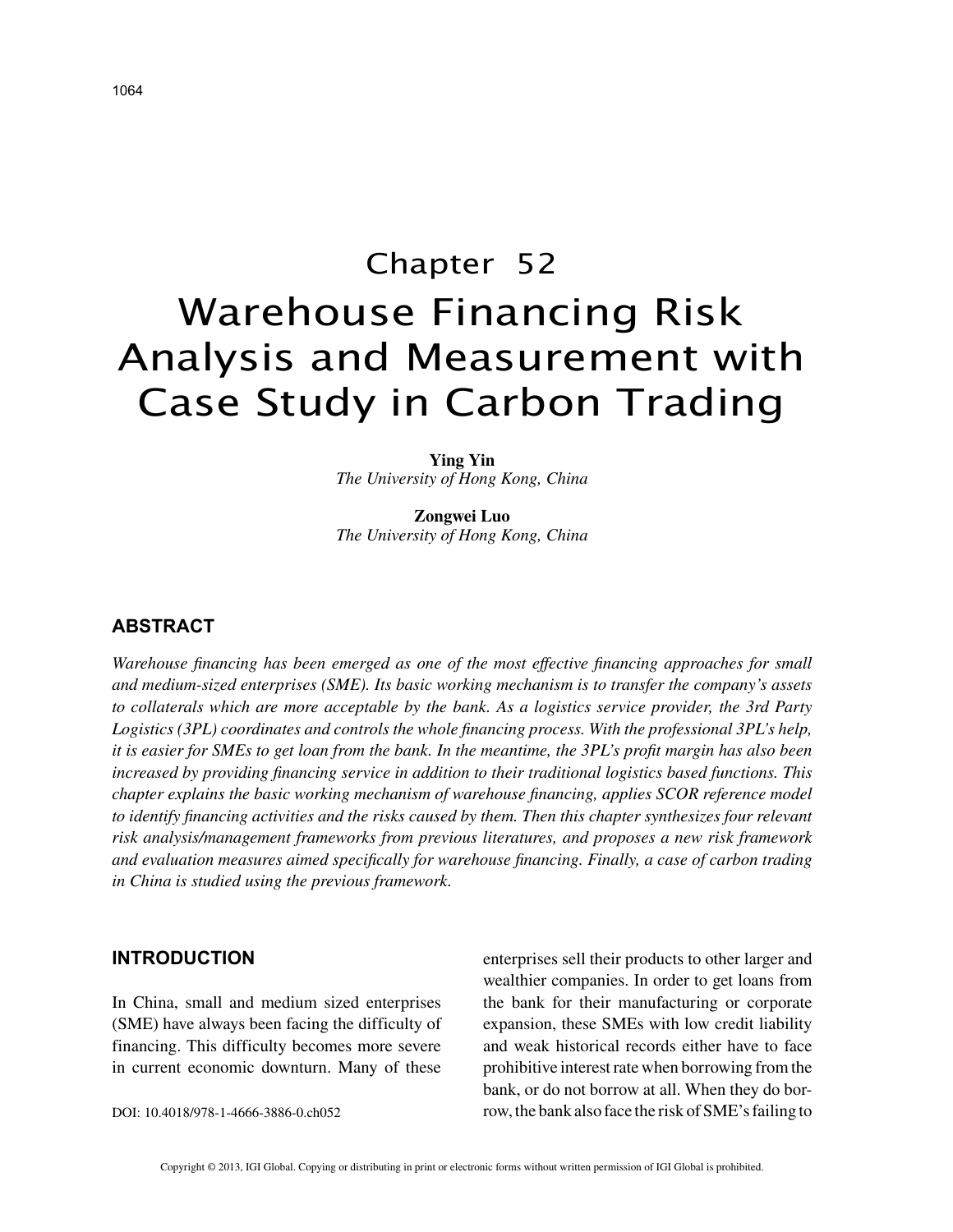pay back the loan. Warehouse financing, however, could both solve the difficulty of SME financing and lower the bank's risk at the same time. Since warehouse financing may involve transaction and management of assets or commodities, 3rd party logistics (3PL) is employed to provide such services. This chapter will examine the risks and the risk measurements of this model of financing.

To clarify some terms, SMEs play different roles under different circumstances. From the supply chain's point of view, SME is the supplier. As for international/domestic trade, SME is the seller/exporter. When applying for loan, SME is the money borrower. Under all three circumstances, 3PL acts as the service provider and coordinator of all other participants.

## **Literature Review**

It is more and more recognized that SMEs are playing an important role in the socio-economic infrastructure, such as providing more jobs for the community, contributing to national tax incomes, and improving the overall economy of the country. In 1979 China, private-owned enterprises only accounted for 1% of the country's total GDP. (Zhang W., 2008) And in the end of 2001, 99% or 2.4 million of the registered enterprises in China are small and medium sized ones. (Gazette on Second National Census of Basic Units, 2003)

However, lack of funds is almost always the common inhibitor for all SMEs' development. Since financing from the stock market is too expensive and thus impossible for SMEs in China, they have to turn to banks for direct loans. The banks have to charge them higher interest rate than that of big or state-owned enterprises with good credits or reliable owner companies. This either leads to the unwillingness of SMEs to borrow, or leads to the possibility of default. As a result of this financing environment in China, SMEs depend less on professional financing institutes for financing. Javed Hussain, Cindy Millan and Harry Matley (Jave H., 2006) did a survey and found that owners/managers of SMEs running up to 5 years business in China still depend mainly on financial support from their immediate family and to a lesser extent of professional financial institutions; while most of their counterparts in UK rely on borrowing from financial institutions and less on direct family support or savings.

To settle the financing difficulty that SMEs, especially newly start-ups, warehouse financing has emerged as a new approach. Warehouse financing is a kind of asset-based financing, in which SMEs with low cash flows mortgaged their assets (usually their manufactured goods or in-process materials) in a warehouse to the bank. A professional logistics company (3rd Party Logistics) is usually involved for inventory management, transaction and transportation of the assets. HSBC defines warehouse financing as a structured method of financing, wherein funds are extended to manufacturers and processors based primarily on the underlying asset - commodities as identified by a warehouse receipt issued by an independent collateral manager appointed by the Bank (HSBC). Feng Gengzhong, Yu Yang, Zhao Wenyuan, Wang Simiao analyzed the 2 business models of warehouse financing in China, which will be discussed later, and their respective business processes in detail (Feng G., 2004). They also gave a list of common risk for all businesses in the market and a list of specific risk regarding to warehouse financing.

There are also many articles discussing financing approaches from the supply chain perspective other than warehouse financing. Nevertheless these other approaches can still give us great insights into what we are going to discuss about warehouse financing. John A. Buzacott and Rachel Q. Zhang tried to incorporate asset-based financing into production decisions. Using a simple deterministic model, they proved that with the SME's assets mortgaged in the warehouse as a security base, both the bank and the SME borrower can expect less risk and bigger gain with lower interest borrowing rate than unsecured financing (John A.,